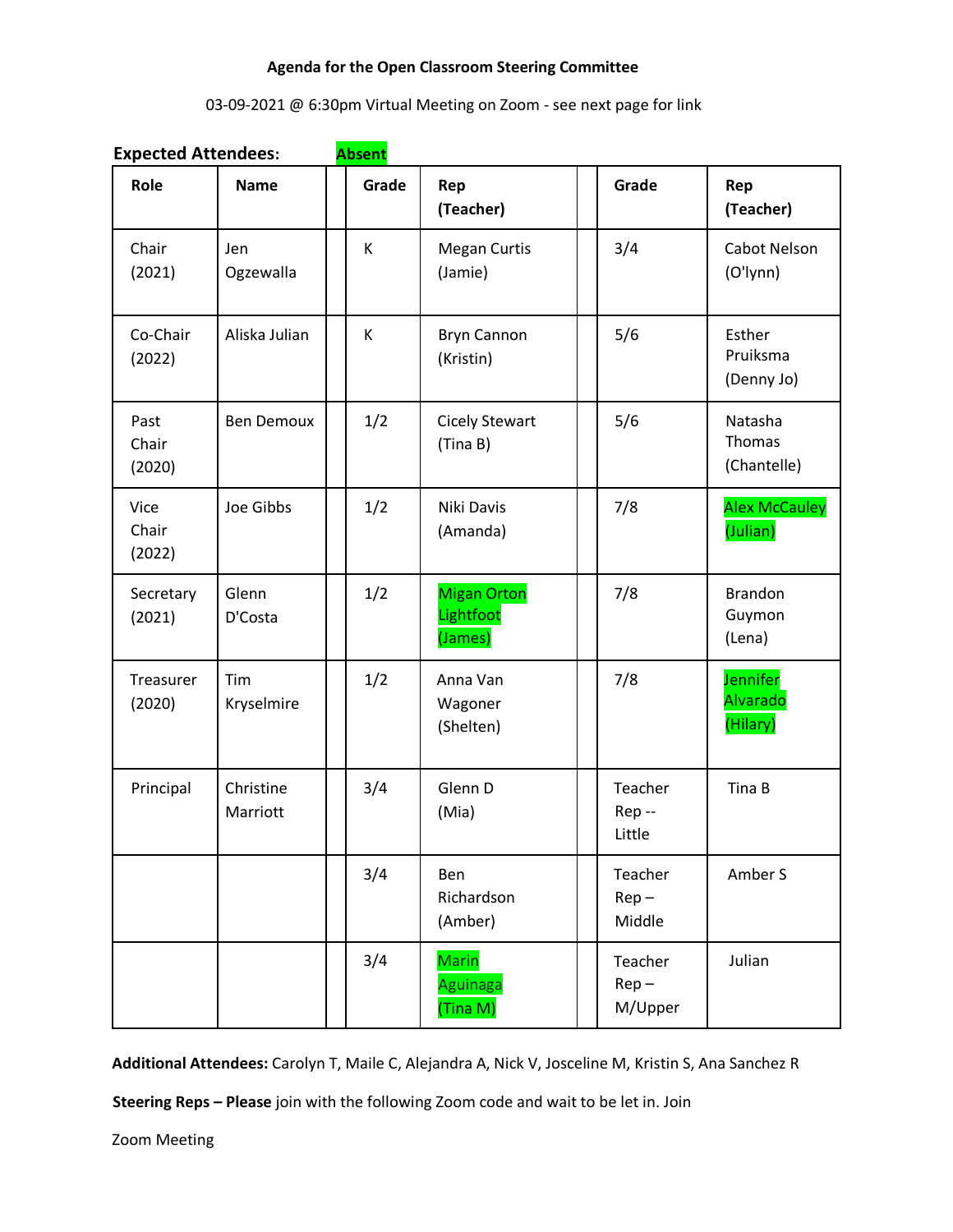# https://slcschools-org.zoom.us/j/99453885727?pwd=bEN3SDlMaGhENlV0aFhUdnRydUV3UT09 Meeting ID: 994 5388 5727 Passcode: OC123

#### **Introductions**

• For this meeting, we will do brief introductions. Just your name and kid(s).

### **Calendar Items**

• There will be an opportunity to share upcoming events and calendar items with the community at each meeting. Reps should then share this information with their classes.

| <b>Date</b> | <b>Event</b>                                  | <b>Comments</b>                                                                                                                                                                 |
|-------------|-----------------------------------------------|---------------------------------------------------------------------------------------------------------------------------------------------------------------------------------|
| 04/22/2021  | Pride Bullying Seminar                        | There will be a parent seminar in the evening over<br>zoom. The link should have been given by the<br>classroom teacher.                                                        |
| 04/30/2021  | Non-student Day<br>(elementary and<br>middle) |                                                                                                                                                                                 |
| 05/07/2021  | Virtual Art Stroll and<br><b>Talent Show</b>  | Lena will do an auction on Facebook. Classes are<br>trying to get basket material. Reps please remind<br>parents to get art stroll things out to their class<br>representatives |
| 05/31/2021  | <b>Memorial Day</b>                           |                                                                                                                                                                                 |
| 06/04/2021  | 8th Grade Graduation                          |                                                                                                                                                                                 |
| 06/05/2021  | Walk-A-Thon                                   | This will be held at Liberty Park                                                                                                                                               |
| 06/07/2021  | Last Day of School                            |                                                                                                                                                                                 |

### **Acknowledgments**

• At each meeting, we take time to make public acknowledgments of successes and exceptional people and efforts within the community

| <b>Given By</b>  | Given To                     | <b>Comments</b>                                                                                                                                                        |
|------------------|------------------------------|------------------------------------------------------------------------------------------------------------------------------------------------------------------------|
| Christine M      | <b>Steering Exec members</b> | Thank you for, working hard this year, being open and willing<br>to keep looking for solutions, wanting the best for the school<br>and overall having a great attitude |
| <b>Kristin S</b> | Steering                     | Steering homework                                                                                                                                                      |
| Josceline M      | Christine & Steering Exec    | Thank you to Christine, Steering and Exec for negotiating and                                                                                                          |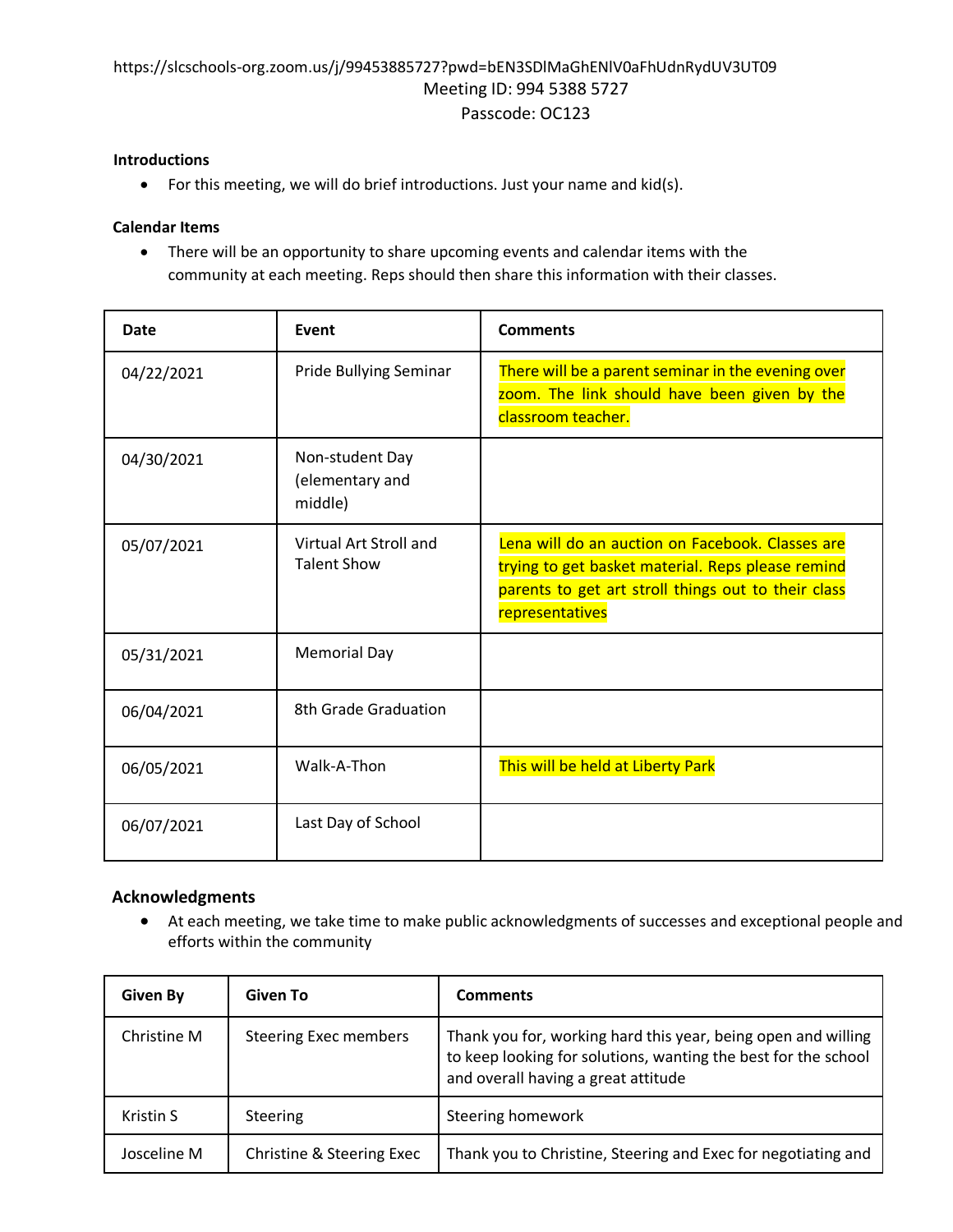| <b>Given By</b>      | <b>Given To</b>                                      | <b>Comments</b>                                                                                                                                                                               |  |  |
|----------------------|------------------------------------------------------|-----------------------------------------------------------------------------------------------------------------------------------------------------------------------------------------------|--|--|
|                      |                                                      | guiding the school through the conflict and hard<br>conversations surrounding utilization of the upcoming school<br>budget limitations                                                        |  |  |
| Ben D                | Nick V                                               | Thank you for taking on the philosophy survey. We are glad it<br>happened in this pandemic year                                                                                               |  |  |
| <b>Esther P</b>      | Everyone who is planning<br>the art stroll this year | Props to everyone planning Art Stroll! It is a huge challenge<br>to come up with creative ways to make these events work in<br>these weird times. They have come up with some great<br>ideas. |  |  |
| Jen O                | Sharla D                                             | Thank you for being the chair of art committee and planning<br>it all together for the last couple of years                                                                                   |  |  |
| Ben D                | Cabot N                                              | Thank you for the proposal to codify the voting procedures<br>for Steering                                                                                                                    |  |  |
| Julian,<br>Kristan S | Paraprofessionals                                    | Thank you for all the selfless contributions done by<br>paraprofessionals                                                                                                                     |  |  |

# **PFOE Budget Report – Treasurer (Tim K)**

- Lot of donations that got recorded over the last few months
- We were waiting for reports from the district to put it in the sheet

| <b>PFOE Budget</b>     |                                                  |           |                                                                                                                |                                  |                                       |                                   |             |                                |                  |      |             |
|------------------------|--------------------------------------------------|-----------|----------------------------------------------------------------------------------------------------------------|----------------------------------|---------------------------------------|-----------------------------------|-------------|--------------------------------|------------------|------|-------------|
|                        | *Reimbursed for receipts only, no prepay checks. |           |                                                                                                                |                                  | As of 02/09/21 by: Timothy Kryselmire |                                   |             |                                |                  |      |             |
|                        |                                                  |           |                                                                                                                |                                  |                                       |                                   |             |                                |                  |      |             |
| <b>Teacher Support</b> |                                                  |           | *Teacher support checks: \$4/month/child plus \$300 (except 1/2day K, \$3/mo/child) as per Steering, Sept 2010 |                                  |                                       |                                   |             | <b>List of Other Donations</b> |                  |      |             |
|                        | <b>Grades 1- Teacher</b>                         | Student # | Total \$ ((#x4x8)+300)                                                                                         |                                  | <b>Remaining Balance</b>              |                                   |             | <b>ITEM</b>                    | AMT.             | Rev  | <b>COGS</b> |
| $1-2$                  | Amanda                                           |           | 22S<br>1,004.00                                                                                                | s<br>41.94                       | $\overline{\mathbf{s}}$<br>962.06     | <b>INCOME</b>                     |             | vearbook                       | \$1,109.61       | 1610 | 500.39      |
| $3 - 4$                | Amber                                            |           | 19S<br>908.00                                                                                                  | \$<br>×.                         | s<br>908.00                           | Carry Forward                     | s<br>×.     | Kroger                         | \$313.80         |      |             |
| $5 - 6$                | Chantelle                                        |           | 26S<br>1,132.00                                                                                                | s<br>$\mathcal{L}^{\mathcal{A}}$ | s<br>1,132.00                         | <b>Fundraisers</b>                | \$5,065.00  | <b>Emp Match</b>               | \$25.00          |      |             |
| $5-6$                  | DennyJo                                          |           | 27S<br>1.164.00                                                                                                | 525.40<br>\$                     | s<br>638.60                           | Other Donations Total**           | \$1,448.41  |                                | Total \$1,448.41 |      |             |
| $4 - 5$                | Hilary                                           |           | 18S<br>876.00                                                                                                  | $\mathfrak{s}$<br>734.00         | s<br>142.00                           | <b>Cash/Check Donations</b>       | \$ 3.514.23 |                                |                  |      |             |
| $1 - 2$                | James                                            |           | 21S<br>972.00                                                                                                  | 42.55<br>S                       | s<br>929.45                           | <b>Online Donations</b>           |             | <b>Fundraisers</b>             |                  |      |             |
| $7 - 8$                | Julian                                           |           | 972.00<br>21S                                                                                                  | \$<br>×.                         | s<br>972.00                           | <b>Total income:</b>              | \$10,027.64 | Walk-a-thon                    | \$5,065.00       |      |             |
| $7 - 8$                | Lena                                             |           | 23S<br>1.036.00                                                                                                | 381.12<br>S                      | 654.88<br>s                           |                                   |             | <b>Art Bazaar</b>              | \$0.00           |      |             |
| $3 - 4$                | Mia                                              |           | 19S<br>908.00                                                                                                  | 133.50<br>S                      | s<br>774.50                           |                                   |             | <b>Giving Tuesday</b>          | \$0.00           |      |             |
| $3 - 4$                | O'Lynn                                           |           | 19S<br>908.00                                                                                                  | \$<br>326.09                     | s<br>581.91                           | <b>Total Expenses-Budgeted:</b>   | \$33.695.00 | <b>Fill the Cone</b>           | \$0.00           |      |             |
| $1 - 2$                | <b>Shelly &amp; Kirstin</b>                      |           | 20S<br>940.00                                                                                                  | s<br>a.                          | s<br>940.00                           | <b>Total Expenses-Actual:</b>     | \$3.591.23  | <b>Banner Month</b>            | \$0.00           |      |             |
| $1 - 2$                | Tina B.                                          |           | 24S<br>1,068.00                                                                                                | 232.39<br>\$                     | s<br>835.61                           | <b>Total Income-Actual:</b>       | \$10,027.64 | <b>Art Stroll</b>              |                  |      |             |
| $3 - 4$                | Tina M.                                          |           | 19S<br>908.00                                                                                                  | 29.00<br>S                       | s<br>879.00                           |                                   |             |                                | Total \$5,065.00 |      |             |
| $K-8$                  | <b>Learning Support</b>                          |           | 50S<br>1.900.00                                                                                                | 83.13<br>\$                      | s<br>1.816.87                         |                                   |             |                                |                  |      |             |
|                        | Total 1-8                                        | 278S      | 14.696.00                                                                                                      | \$2.445.99                       | s<br>12.166.88                        | <b>Total Difference - Actual:</b> | \$6.436.41  |                                |                  |      |             |
|                        | 1/2 Day K Teacher                                | Student#  | Total \$ ((#x3x8)+300)                                                                                         | <b>Spent to Date</b>             | <b>Remaining Balance</b>              |                                   |             |                                |                  |      |             |
| $1/2$ K                | Jamie                                            |           | 14S<br>636.00                                                                                                  | \$.<br>$\sim$                    | s<br>636.00                           |                                   |             |                                |                  |      |             |
| 1/2K                   | Kristin                                          |           | 780.00<br>20S                                                                                                  | 173.42<br>S                      | 606.58<br>s                           |                                   |             |                                |                  |      |             |
|                        | <b>Total K</b>                                   |           | 34S<br>1.416.00                                                                                                | \$ 173.42                        | 1.242.58<br>s                         |                                   |             |                                |                  |      |             |
|                        |                                                  |           | <b>312 Budgeted Amount</b>                                                                                     | <b>Total Spent</b>               | <b>Total Remaining</b>                |                                   |             |                                |                  |      |             |
|                        | <b>Total Year Teacher Support</b>                |           | s<br>16,112.00                                                                                                 | \$2,619.41                       | <b>s</b><br>13,409.46                 |                                   |             |                                |                  |      |             |
|                        |                                                  |           |                                                                                                                |                                  |                                       |                                   |             |                                |                  |      |             |
| <b>Committees:</b>     |                                                  |           |                                                                                                                |                                  |                                       |                                   |             |                                |                  |      |             |
|                        | <b>Visual and Preforming Art Funds:</b>          |           |                                                                                                                |                                  |                                       |                                   |             |                                |                  |      |             |
|                        | <b>Classrooms</b>                                |           | 3,000.00<br>s                                                                                                  | 357.48<br>s                      | 2.642.52<br>s                         |                                   |             |                                |                  |      |             |
|                        | <b>Closet</b>                                    |           | s<br>1.250.00                                                                                                  | s<br>÷                           | s<br>1.250.00                         |                                   |             |                                |                  |      |             |
|                        | Sports:                                          |           |                                                                                                                |                                  |                                       |                                   |             |                                |                  |      |             |
|                        | Lower                                            |           | s<br>1.050.00                                                                                                  | s<br>21.77                       | s<br>1.028.23                         |                                   |             |                                |                  |      |             |
|                        | <b>Middle</b>                                    |           | s<br>3,160.00                                                                                                  | s                                | 3,160.00<br>s                         |                                   |             |                                |                  |      |             |
|                        | <b>Upper</b>                                     |           | s<br>3.793.00                                                                                                  | 272.00<br>\$                     | 3.521.00<br>s                         |                                   |             |                                |                  |      |             |
|                        | <b>Upper Explore</b>                             |           | s<br>850.00                                                                                                    | s                                | 850.00<br>s                           |                                   |             |                                |                  |      |             |
|                        | <b>Upper Science</b>                             |           | s<br>850.00                                                                                                    | 320.57<br>\$                     | s<br>529.43                           |                                   |             |                                |                  |      |             |
|                        | <b>Community Support</b>                         |           | s<br>740.00                                                                                                    | s                                | s<br>740.00                           |                                   |             |                                |                  |      |             |
|                        | <b>Community Connections</b>                     |           | s<br>450.00                                                                                                    | s<br>$\sim$                      | s<br>450.00                           |                                   |             |                                |                  |      |             |
|                        | <b>Graduation</b>                                |           | s<br>1,050.00                                                                                                  | s                                | s<br>1,050.00                         |                                   |             |                                |                  |      |             |
|                        |                                                  |           | s                                                                                                              | s                                | s<br>100.00                           |                                   |             |                                |                  |      |             |
|                        | <b>Fundraising</b>                               |           | 100.00                                                                                                         | s                                |                                       |                                   |             |                                |                  |      |             |
|                        | <b>Publicity</b>                                 |           | s<br>1,005.00                                                                                                  |                                  | s<br>1.005.00                         |                                   |             |                                |                  |      |             |
|                        | Philosophy                                       |           | s<br>285.00                                                                                                    | s                                | s<br>285.00                           |                                   |             |                                |                  |      |             |
|                        | <b>Traffic</b>                                   |           | s<br>200.00                                                                                                    | s                                | s<br>200.00                           |                                   |             |                                |                  |      |             |
|                        | Cafeteria                                        |           | s<br>200.00                                                                                                    | s<br>$\sim$                      | s<br>200.00                           |                                   |             |                                |                  |      |             |
|                        | Garden                                           |           | \$                                                                                                             | \$                               | s<br>s.                               | Grant \$ - not included in budget |             |                                |                  |      |             |
|                        | <b>Total Year Committee Budget</b>               |           | s<br>17,583.00                                                                                                 |                                  |                                       |                                   |             |                                |                  |      |             |
|                        | <b>Totals</b>                                    |           | 33,695.00<br>÷                                                                                                 | \$3,591.23                       | 30.020.64<br>s                        |                                   |             |                                |                  |      |             |
|                        |                                                  |           |                                                                                                                |                                  |                                       |                                   |             |                                |                  |      |             |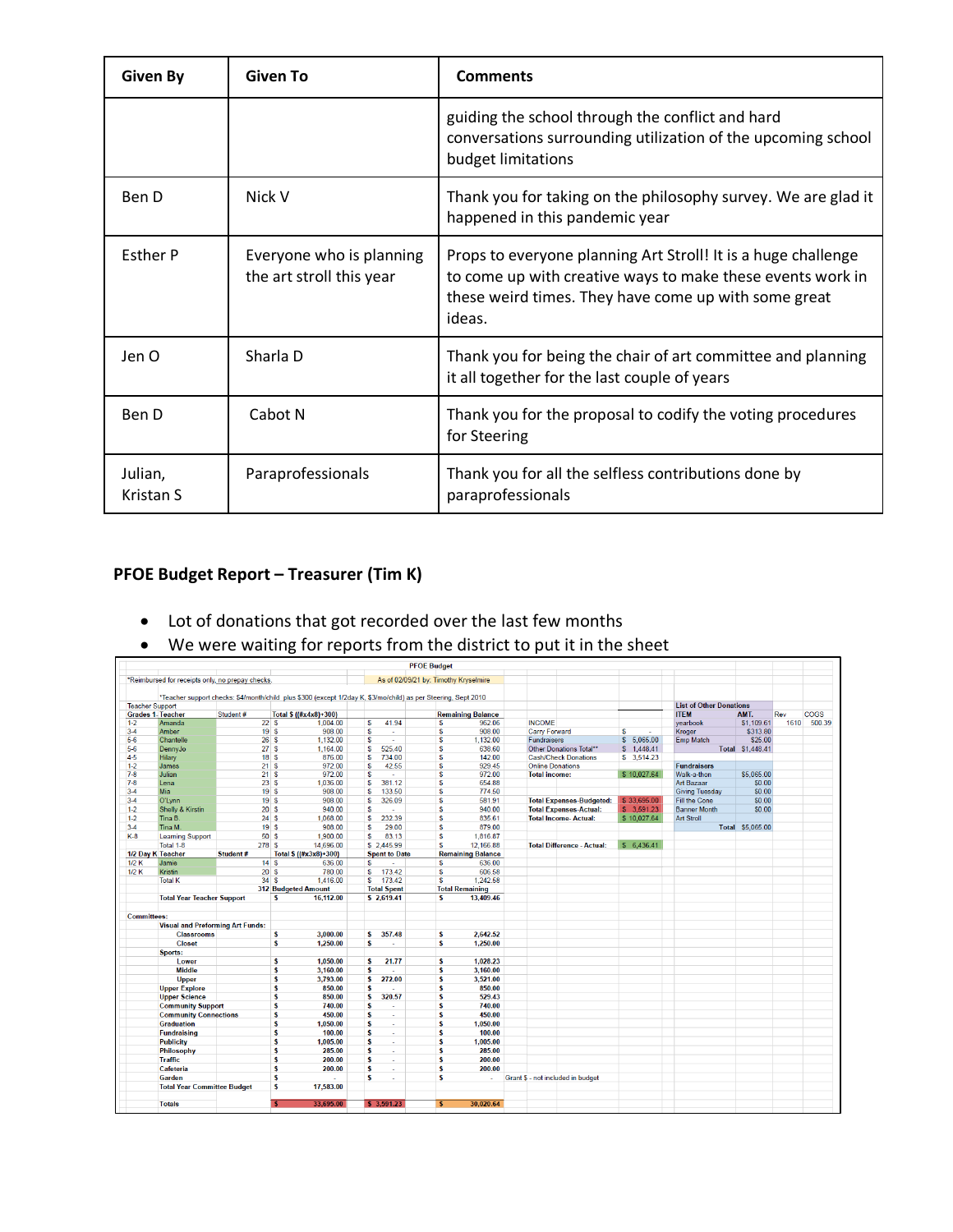# **Discussion/Voting Items**

### **Steering Exec Nominee Introductions**

- o Those that want to join come to the April meeting and give an introduction
- o The following month there will be a vote in May
- o Timeline for Exec and Land Trust vote:

| Date                   | <b>Action</b>                              |
|------------------------|--------------------------------------------|
| April 13 <sup>th</sup> | Meet candidates for Exec Steering          |
| May $11^{\text{th}}$   | Steering votes to confirm new exec members |

#### List of the nominees who attended the April 2021 meeting

| <b>Name</b>                            | <b>Profile</b>                                                                                                                                                                                                                                                                                                                                                                                                                                                                                                                                                                                                                                                                                                                                                                                                                                                                                                                                                                                                                                                                                                                                                                                                                                                                                                                                                                                                                                                                                                                                                                                                                                                                                                                                                                                                                                                                                                                                                                                                                                        |  |  |  |
|----------------------------------------|-------------------------------------------------------------------------------------------------------------------------------------------------------------------------------------------------------------------------------------------------------------------------------------------------------------------------------------------------------------------------------------------------------------------------------------------------------------------------------------------------------------------------------------------------------------------------------------------------------------------------------------------------------------------------------------------------------------------------------------------------------------------------------------------------------------------------------------------------------------------------------------------------------------------------------------------------------------------------------------------------------------------------------------------------------------------------------------------------------------------------------------------------------------------------------------------------------------------------------------------------------------------------------------------------------------------------------------------------------------------------------------------------------------------------------------------------------------------------------------------------------------------------------------------------------------------------------------------------------------------------------------------------------------------------------------------------------------------------------------------------------------------------------------------------------------------------------------------------------------------------------------------------------------------------------------------------------------------------------------------------------------------------------------------------------|--|--|--|
| <b>Maile Cowley</b>                    | Maile has been at the OC for 4 years<br>$\bullet$<br>She has two kids at the OC, Charley in Amber's 3rd grade and Rosy in Tina B's 1st<br>$\bullet$<br>grade<br>Maile's favorite part is being in the class with kids<br>٠<br>In this past year, she has inserted herself into learning more about steering and<br>٠<br>how the school runs                                                                                                                                                                                                                                                                                                                                                                                                                                                                                                                                                                                                                                                                                                                                                                                                                                                                                                                                                                                                                                                                                                                                                                                                                                                                                                                                                                                                                                                                                                                                                                                                                                                                                                           |  |  |  |
| <b>Josceline</b><br><b>Mascarenhas</b> | Josceline has been at the OC for 4 years<br>$\bullet$<br>She has one kid at the OC, Emily in Mia's 3rd grade<br>$\bullet$<br>Josceline enrolled at the OC, because the Whole Child Philosophy aligns so strongly<br>$\bullet$<br>with how her family raises children. They are a family of neurodivergent people,<br>and she is aware of what that can entail and why Whole-Child Development is very<br>crucial to meeting all our children's needs. For example, Emily tends to get very<br>academically intense, and the OC has done a great job of helping her round out in<br>all areas and be more balanced, while also keeping her academically challenged,<br>which is so crucial to her emotional well-being.<br>She loved co-oping and connecting with children in Kristin and Amanda's classes.<br>$\bullet$<br>She has really enjoyed this experience. She has truly grown into a better parent<br>and individual through co-oping.<br>Josceline has served on various committees:<br>On the OC Publicity Committee, she has gained insight into some of the<br>$\circ$<br>necessary work we put into garner school enrolments. She really enjoyed<br>talking about how great the OC is to visiting parents at info nights and at<br>events where we have booths to showcase our school.<br>In serving on the OC Web Committee, she was able to help identify areas for<br>$\circ$<br>improvement, and really got to understand our policies and philosophy in-<br>depth, because she had to read EVERYTHING that to contribute to those<br>recommendations.<br>She has provided input on how we can get parents more involved and feel<br>$\circ$<br>more supported and included when they are experiencing challenges meeting<br>their co-opping requirements. She was struggling upfront at one point to meet<br>the co-op hours, and because she was made to feel supported and included,<br>she eventually ended up co-opping and volunteering on committees for<br>significantly more hours than were mandatorily supposed to give. |  |  |  |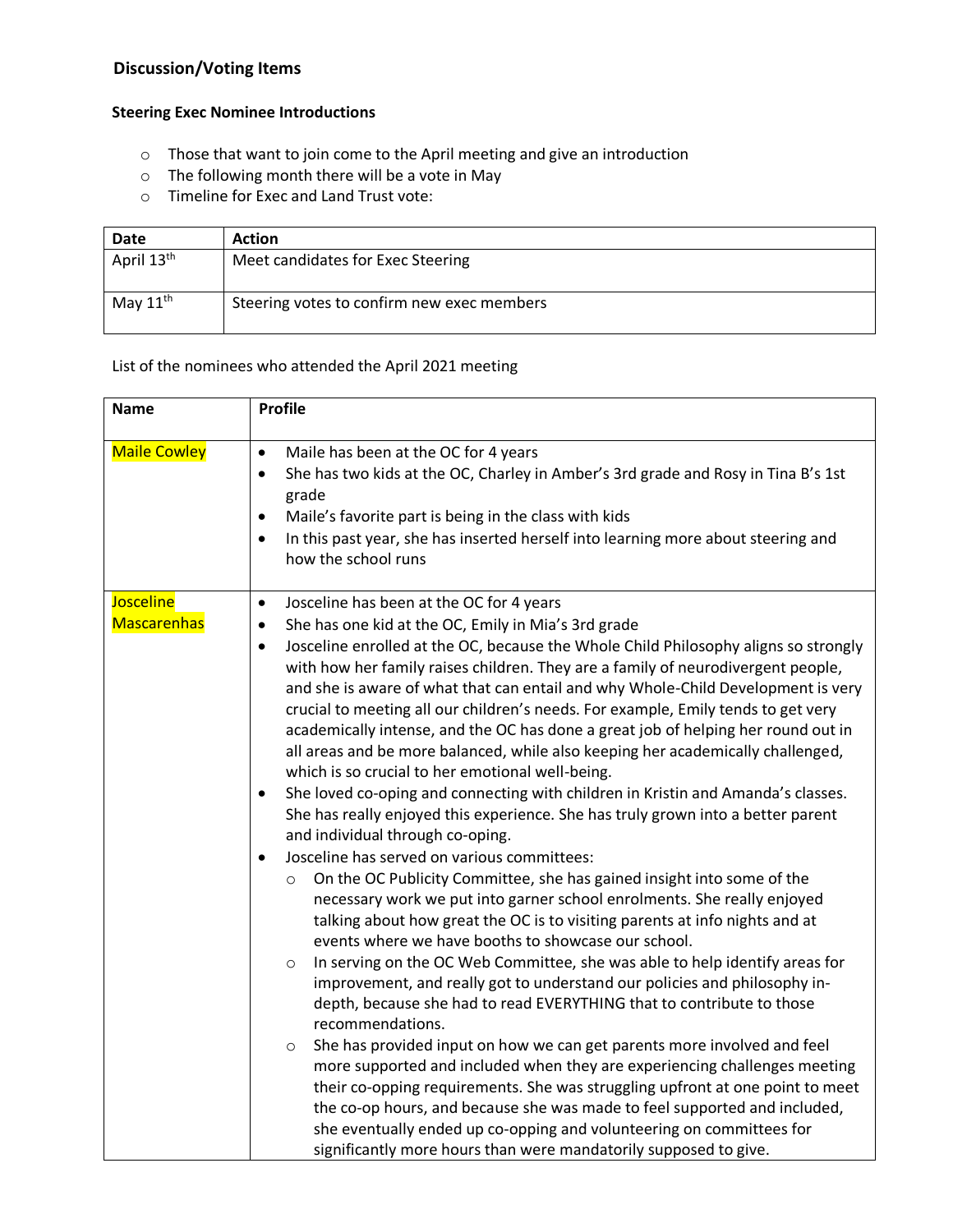| <b>Name</b>         | <b>Profile</b>                                                                                                                                                                                                                                                                                                                                                                                                                                                                                                                                                                                                                                                                                                                                                                                                                                                                                                                                                                                                                                                                                                                                          |
|---------------------|---------------------------------------------------------------------------------------------------------------------------------------------------------------------------------------------------------------------------------------------------------------------------------------------------------------------------------------------------------------------------------------------------------------------------------------------------------------------------------------------------------------------------------------------------------------------------------------------------------------------------------------------------------------------------------------------------------------------------------------------------------------------------------------------------------------------------------------------------------------------------------------------------------------------------------------------------------------------------------------------------------------------------------------------------------------------------------------------------------------------------------------------------------|
|                     | In her professional life, she has been a servant leader to global, diverse teams for<br>$\bullet$<br>well over a decade. This means, her job was to help teams and stakeholders work<br>through conflicts and obstacles, and to ensure they had everything we needed to<br>excel together.<br>Josceline sees Steering Exec as a body of servant leadership for the OC. And she<br>٠<br>hopes to learn just as much as she hopes to contribute to our school by being on<br>Steering Exec.                                                                                                                                                                                                                                                                                                                                                                                                                                                                                                                                                                                                                                                               |
| Alejandra Acosta    | Alejandra has 3 boys, her oldest is Abran and he's in Shelly/Kirsten 2 <sup>nd</sup> grade and<br>$\bullet$<br>has been at the OC since Kindergarten.<br>They 100% picked the OC because it fits with their family ideology and they felt it<br>٠<br>would be the best learning environment for their kids<br>Being transplants, they were hoping to find a community and they have at the OC<br>٠<br>Professionally, Alejandra is a Salesforce consultant based out of SLC. She focusses<br>٠<br>on Change Management and training                                                                                                                                                                                                                                                                                                                                                                                                                                                                                                                                                                                                                     |
| <b>Trista Emmer</b> | Trista's family has been part of the OC community since 2008 when her oldest child<br>$\bullet$<br>Julia Emmer entered preschool<br>Julia graduated 8th grade in 2019<br>$\bullet$<br>She has two other children at the OC, Desmond Emmer in Chantelle's homeroom<br>$\bullet$<br>and Anisa Williams in Mia's class<br>Trista has served on the Community Connection committee, as both a member and<br>$\bullet$<br>as co-chair<br>She has been on steering for several years and served as a co-op rep for one year<br>٠<br>Trista helped with the previous Charter Renewal committee and as part of that<br>$\bullet$<br>process (along with Nicole Laird), designed the current dress code to be gender-<br>neutral and body positive<br>She was on the yearbook committee for 5 years, serving as a chair for 3 of them<br>٠<br>Finally, she was on staff for a year and half in the Kindergarten enrichment<br>$\bullet$<br>program<br>Because of her deep involvement with many aspects of governance and parental<br>involvement, she is qualified to be a member of the Steering Exec committee and<br>would love to serve the OC in this way. |
| <b>Cabot Nelson</b> | Cabot and his family live in the Sugarhouse neighborhood of Salt Lake City<br>$\bullet$<br>He has served on various committees for non-profit organizations and studied<br>$\bullet$<br>parliamentary procedure in fulfilling these positions<br>He is stepping up- to serve if called upon for the executive committee<br>٠                                                                                                                                                                                                                                                                                                                                                                                                                                                                                                                                                                                                                                                                                                                                                                                                                            |

### **Philosophy Survey Results – Nick V**

- The Philosophy committee met last year to discuss how to tailor the survey for the pandemic year
- Any modification would have to be approved by SIC and Steering and keeping the timeframe in consideration the committee decided not to change the survey
- Here are the takeaways from the survey
	- o There were 148 adult and 109 kid responses (as opposed to 223 adults and 124 kids last year)
	- o Overall Experience question
		- $\blacksquare$  59% of adults said they had a great experience this year (it was 67% last year)
		- 31% of kids said they had a great experience this year (it was 62% last year)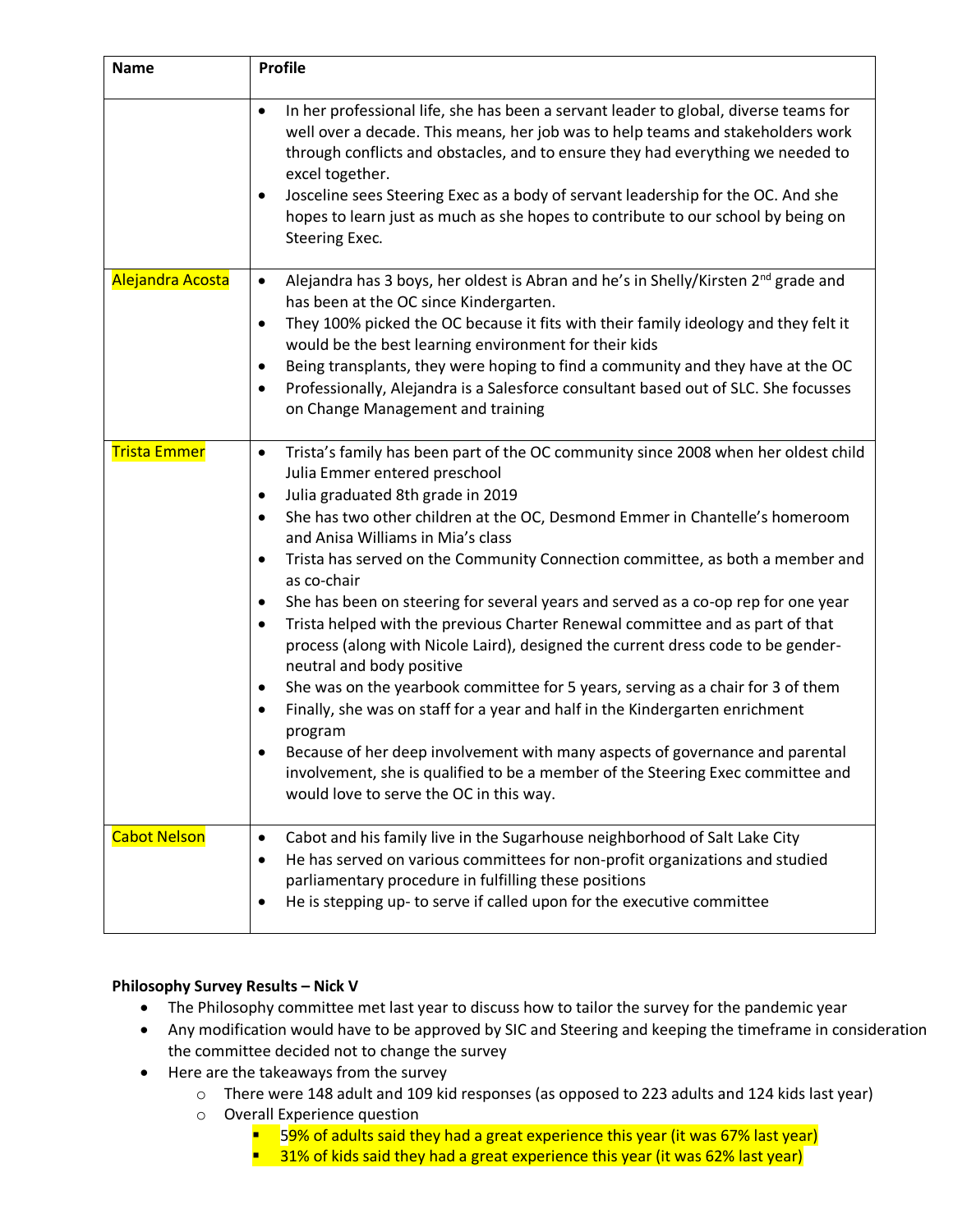- Remote learning was a big challenge
- o Would you recommend question
	- 84% of adults said they would recommend the OC (it was 78% last year)
	- $\blacksquare$  93% of kids said they would recommend the OC (it was 88% last year)
- $\circ$  There were many positive comments about how teachers stepped up and made things work
- o There were comments about the cooping question and why it was being asked
- $\circ$  We could have done a better job with educating new parents about the OC philosophy and what it means to be at the OC at a practical level
- $\circ$  The current process at the OC is not as good as it could be. We can do better on that front. Parents are noticing and we should up our game on that front

#### **What does "Thumbs up" "Thumbs Down" and "Thumbs Sideways" mean at the OC.**

- We have new volunteers on Steering this year and they might not know the rules of voting in Steering
- It was a disservice to them by not giving them adequate information and training
- In the past, we strive for everyone to get a thumbs up and not move ahead if there was a single thumbs down
- It was discussed that being unanimous and having consensus is not the same and having unanimous votes does not work with large groups
- The next section has Cabot's proposal which attempts to codify the voting process in Steering

#### **Cabot Proposal** (The proposal is attached to the minutes' email)

- Cabot made the following motion: *I move that the OC Steering Committee (1) acknowledges that this reflects the voting process as has been traditionally been followed, and (2) adopts this procedure as its formal process*
- Discussion about the motion
	- $\circ$  Cabot: The main reason was to codify that this is the way things work. We need to have it written down. Helpful for new people to understand the process
	- $\circ$  Ben D said he likes it ad that we have not had an explanation written down before.
	- o Jen O asked if we want time limits? That might not let everyone speak
	- o Alejandra A: Who is responsible for setting the time limits?
	- $\circ$  Ben R: I would like to not have time limits. Time limits are not going to be healthy for an open discussion. Are we seeking unanimity?
	- $\circ$  Kristan S: sometimes we do have a time limit and we are under a deadline?
	- $\circ$  Josceline M: Prioritization of discussion is important. If people are invited to speak. we should let people talk about what they came to talk about. Certain things need time limits
	- $\circ$  Niki D: Dissenters will have the opportunity to tell us why they are voting the way they are and what would help them feel better about the vote
	- o Brandon G: Having a time limit bears some risk. As an example, if I really oppose something I can talk until the time limit and if someone really wants to hold something up they will just keep thumbs down. That measure is effectively blocked and all it takes is one person. There is a small potential for abuse if we have time limits
	- o Julian: Under current procedures one thumbs down kills a proposal? Jen O said it does not. We try to get at least a thumbs up or a thumb sideways
	- o At this point there was an amendment made to the motion: *Dissenters may be asked if they are open to discussing their vote. We will seek to have everyone vote either "thumbs up" or "thumbs to the side", but not demand it.*
	- $\circ$  Carolyn T: Replace 'press somebody' with 'encourage somebody'. Some conversation can be long and go on for a long time. Ask participants to gather their thoughts, speak once and be cognizant about their time
	- o At this point there was a second amendment: *Dissenters may be asked if they are open to discussing their vote. The committee will seek to have everyone vote either "thumbs up" or "thumbs to the side", but not demand it.*
	- o Ben D seconded the motion
	- o Julian: What is the threshold for passing the motion?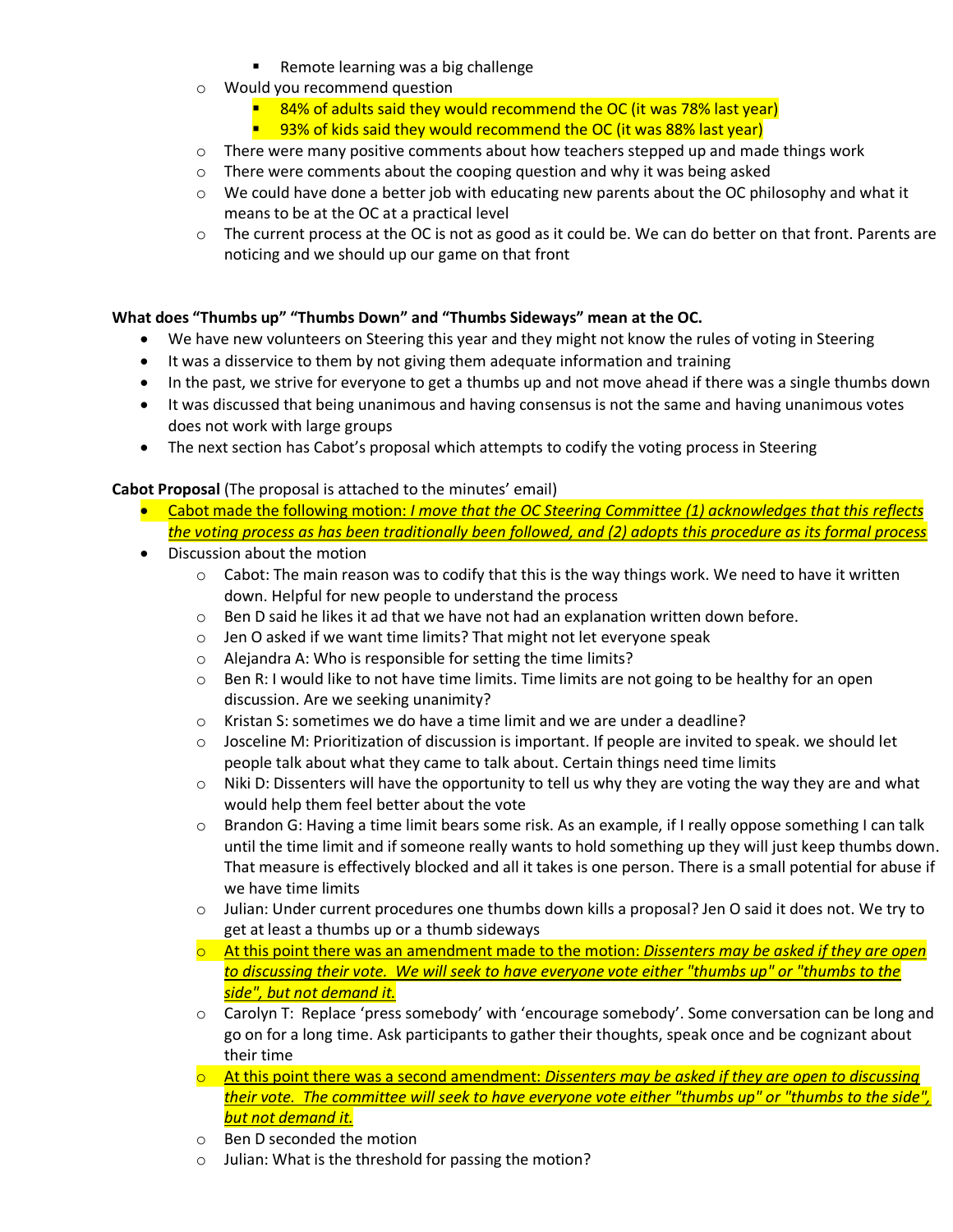- $\circ$  Ben D: We are looking for everyone to be on the thumbs sideways. If not then it goes to district shared governance
- o At this point there was third Amendment: *"Dissenters may be asked if they are open to discussing their vote. The committee will seek to have everyone vote either "thumbs up" or "thumbs to the side"; if not, the rules described in the SLC School District Shared Governance guide shall be followed."*
- o Ben D seconded the amended motion
- o At this point there was a fourth Amendment: *"Dissenters may be asked if they are open to discussing their vote. The committee will seek to have everyone's vote either "thumbs up" or "thumbs to the side"; if not, the rules described in the SLC School District Shared Governance guide shall be followed."*
- o Steering voted with all thumbs up

**8th grade trip proposal.** (This proposal is attached to the minutes' email)

- This proposal has gone through SIC and it has been approved
- Proposal is to bring the 8th grade field trip deposit under PFOE umbrella
- This means the deposit will be paid out of PFOE (until now the uppers were fund raising to pay this deposit)
- Going forward, any fund raising that takes place in the uppers will go to PFOE
- This will take the stress of 8th grade teachers who have in the past put deposit on her credit cards
- For the  $8<sup>th</sup>$  grade trip, \$525 will be charged to the parents. They will be informed in advance so that they have the funds ready. Every attempt is made to leave no one. The OC also applies for grants, waivers and reduced prices to make this trip possible for all the kids
- In lieu of (taking the deposit money from PFOE) the uppers will forego some of their explorer funds out of PFOE
- Reps need to take this to parents and be back with a decision because this need to be voted on next month
- Discussion
	- $\circ$  Esther P: Is this a proposal for this year or for future years too? Jen O : this will be every year

**Christine** (documents are attached in the minutes' email)

- Enrollment and Lottery update
	- o Our current enrollment for 2020-21 is 313 kids
	- o We are lower on what we need to be to fund our school adequately
	- o Muppers have a higher average number of students
	- o Per 2021-22 lottery approximately 341 kids are expected to come
	- o An additional 30 students is close to \$250,000 in funding from the district
	- o We have a waitlist only in PreK and not in every grade
- Budget update- this year and next year
	- o Budget needs to be voted on in May
- New Teacher Assignments:
	- Kirsten will teach half day muppers and be the half day CARES interventionist,
	- Amber will teach half day kinder and be the math specialist,
	- Kristin S will teach half day in the littles with Shelly,
	- Tina M will teach in the littles,
	- James will teach in the middles

### **Community Information**

- There will be **three** Executive Steering spots to fill this year. We need to get nominations and feelers out to classrooms for these spots. Note: If Exec Steering is to act as Land Trust Council, refer to 53G-7-12 for detailed requirements about secret ballot voting and notice to the community regarding how to run for a position for both parents and employees.
- We have asked that teachers do a sign up for committees at their next parent meeting.

*Before adjourning each meeting, we will ask Representatives if they have any other items*